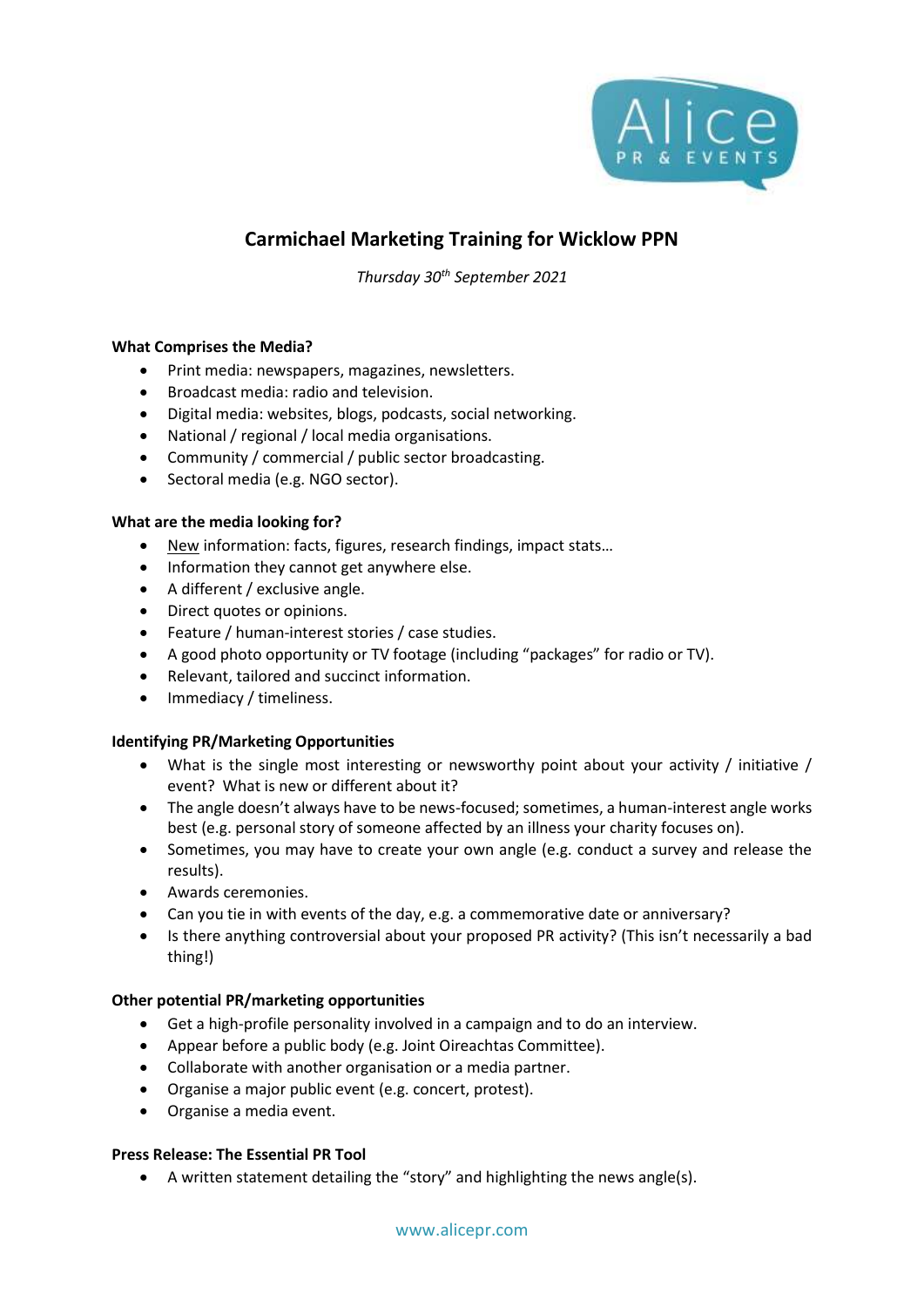

- Typically issued by email to target media outlets.
- Ultimate goal: to see your press release reproduced in its entirety and with no changes in target media outlets (therefore, press releases should be written in the style of news articles).
	- o NOTE: this rarely happens!

## **Preparing Your Key Messages**

- Have three concise points don't try to squeeze in too much information.
- Use ordinary language avoid jargon, abbreviations and acronyms.
- Be positive.
- Use "storytelling" where appropriate give real-life examples.
- Avoid too many figures / statistics. Make sure any you use are easy to understand.
- Don't have too many spokespersons quoted never more than three.
- Don't forget to explain what your organisation is / does!

## **Components of a Press Release**

- Headline: should grab the essence of the story.
- Release date: include the date and month
- Lead paragraph: summarise the core issue; should only run for two to three sentences; and should be able to stand alone for use in a broadcast news report.
- Top three paragraphs should answer: Who? What? When? Why? Where? How?
- Body: should elaborate on lead paragraphs and include (usable) quotes, relevant facts and figures.
- Contact details: at the end, type the word 'ENDS' and include follow-up contact information after that.

## **Maximising the Reach of Press Materials**

- Use tools like Instagram Stories, Twitter and Facebook to broadcast media events.
- If budget allows, use online visual resources such as infographics and teaser videos to accompany your press materials.
- Agree a hashtag for your media event / campaign in advance, and use it consistently across all platforms.
- After issuing your release, post it on your organisation's website.
- If the tone of your site is more informal, edit your release accordingly and publish it as a blog post.
- Share the link to the release on your social media channels.
- Share the pics from the photocall / event on your social media.

## **Cost-Effective Ways to Get Attention**

- Enter awards programmes.
- Attend and speak at networking events.
- Use social media (cheap, but don't forget that you need to invest a lot of time to do it well).
- Don't just promote yourself on social; use it to connect and build up your network (interact with relevant journalists!).
- Use free tools like Canva for creating graphic content.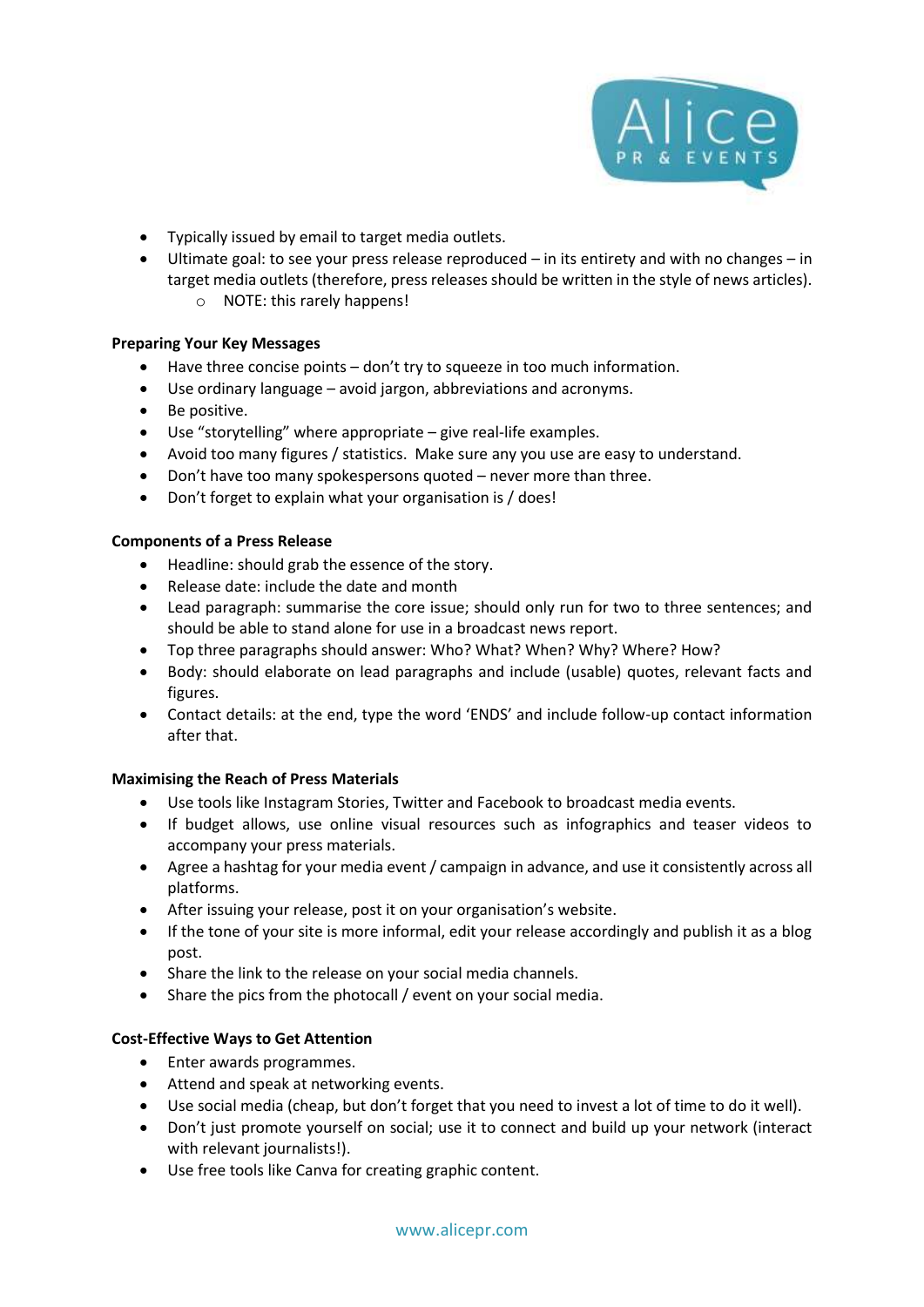

- If you can't afford a photographer, do you know someone who will volunteer for this job (and who is competent!)?
- Can you barter services?
- Be creative!

## **Developing a Digital Marketing Strategy**

- A digital marketing strategy should support any existing organisational or business strategy.
- It should outline a plan for everything you aim to achieve withing a defined time period.
- It should guide your plans and actions on social and digital media going forward and provide a framework on how you measure success.

## **Identifying Your Target Audiences / Customers**

# **Who is it that you want to reach through social / digital media? Do you have clearly defined stakeholder groups?**

- Existing and potential service users / beneficiaries
- The families of existing and potential services users / beneficiaries
- Existing and potential donors (Individuals? Organisations? Corporate partners?)
- Partner and allied organisations in not-for-profit / health / community sectors
- Research centres, funders, etc.
- The media (National? Sectoral? Local? International?)
- Political figures / Advocacy & lobbying groups
- Existing and potential ambassadors

### **Exercise**

- What are your organisational objectives?
- What are your marketing objectives (and how do they align to the overall organisational objectives)?
- Who are your target audiences for marketing activities?
- Can you identify tailored messages for each target audience?

## **Developing Content**

### **What have you got in your arsenal already?**

- Impactful research findings
- Human interest stories
- A powerful spokesperson
- Well known advocates or champions
- A supportive network
- Fundraising channels
- Subject matter experts
- Testimonials and case studies
- A strong brand
- FAQs
- Media coverage
- Skills within the team (An eye for design? The gift of the gab? A way with words?)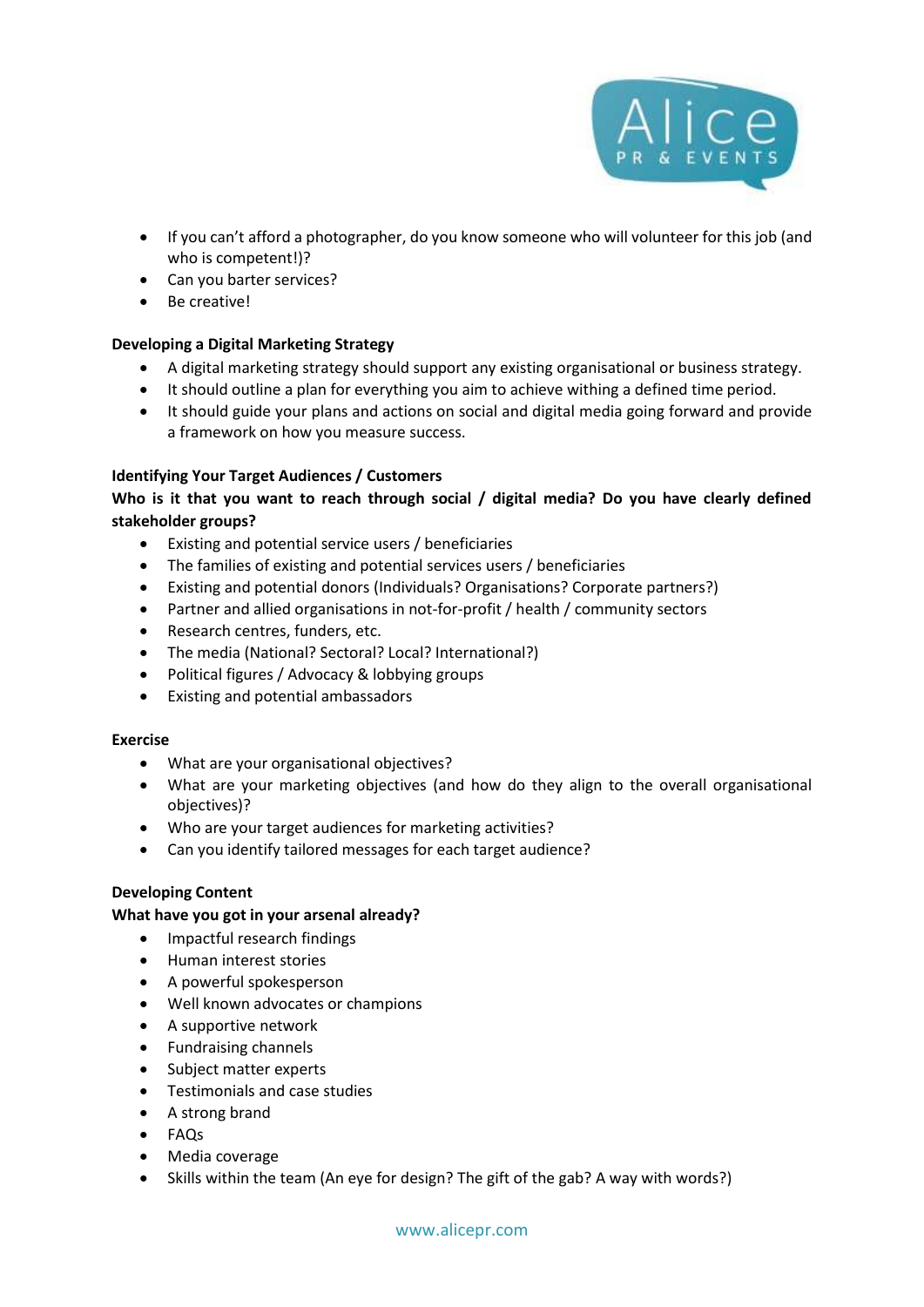

- Existing photography, video, audio
- Budget to get more?

## **Possible Tactics**

- Create Evergreen Content versatile, on brand assets which can be rolled out at any time alongside a wide range of messages
- Storytelling & Retelling & Retelling one case study can create a number of blogs, video clips, audio clips, graphic quotes.
- Influencer Engagement engage with and tag relevant influencers of partners to encourage their buy in.
- Jump on the Bandwagon join conversations or get creative with new trends, *for example, 'Where it started / How it's going'.*
- Create Regular Features develop banks of content that delivers key messaging regularly, *for example, a 'Meet the Team' post*
- Create Shareable / Taggable Content encourage your most engaged audiences to tag their friends, share your post, *for example*, *an 'I nominate' easy fundraiser / awareness raiser*

### **How will you measure success?**

- What does success look like? More followers? More post likes? More page views?
- What are they *actually* trying to achieve? Remember to be SMART Increase brand awareness? Audience size / Reach / Mentions / Shares Drive website traffic? Page visitors / Link clicks Increase donors? Post engagement / Shares / Subscriptions
- Consider specific metrics for different audiences / key messages / types of content.

### **Content Ideas for your website**

- Your latest news / press releases.
- Event notices.
- Job vacancies.
- Testimonials / case studies.
- Interviews (written, video, audio).
- Lists.
- Sectoral insights.
- Featured partners.
- Weekly / monthly themed posts to give structure to your content plan (e.g. 'Learner of the Month…')

### **Time Management**

- Consider devoting one morning a week / month to digital strategy and content planning.
- Organise the drafting of required content (blogs, event notices, etc.) and make sure content being drafted is aligned to your communications objectives and agreed keywords.
- Set deadlines for all content being prepared by others on your wider team.